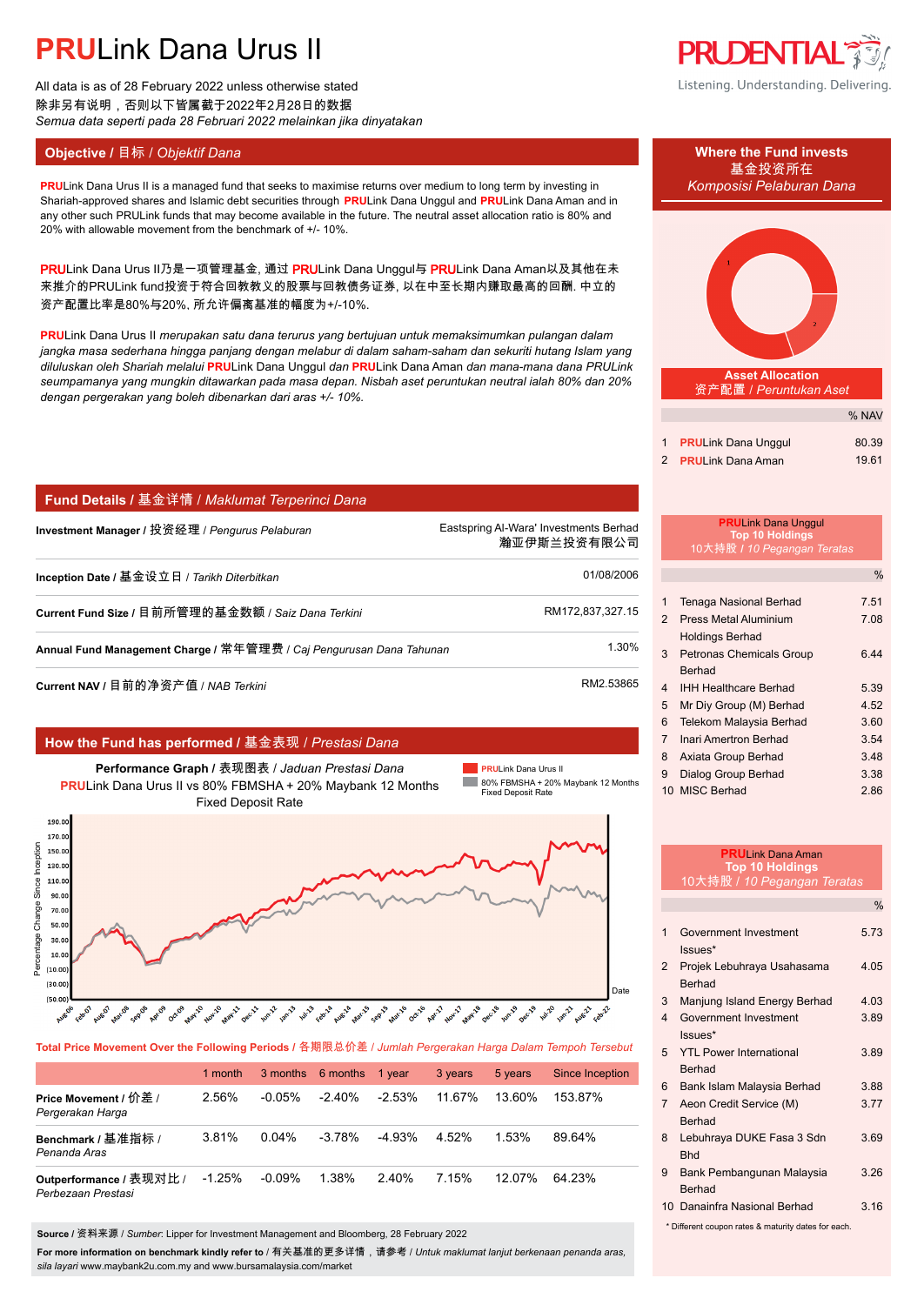All data is as of 28 February 2022 unless otherwise stated 除非另有说明,否则以下皆属截于2022年2月28日的数据 *Semua data seperti pada 28 Februari 2022 melainkan jika dinyatakan*

### **Monthly Update /** 每月简报 / *Peningkatan Bulanan*

### **Market Review /** 市场回顾 */ Tinjauan Bulanan*

#### **Equity /** 股票市场 */ Ekuiti.*

Malaysian equity markets closed higher in February despite volatility in global markets due to expectations of the US Federal Reserve tightening and Russia's invasion of Ukraine. Equity markets in Malaysia were buoyed from a rally in the plantation sector benefiting from the record high CPO prices that ended the month at RM7600/MT, whilst Brent crude oil prices hit USD109/bbl. The 4Q21 results season was stronger than expected as corporates benefitted from higher commodity prices (CPO and crude oil) and better sales following the lifting of the interstate travel ban in Oct 2021.

The FBM Emas Shariah Index gained 548.49 points in February to close at 12, 117.59 points, up 4.74%. The FBM Small Cap Shariah index gained 4.87 % for the month and in line with the FBM Emas Shariah Index.

尽管全球市场因美联储收紧政策预期和俄罗斯入侵乌克兰而走势波动,马来西亚股市于2 月份收高,多谢种植领域涨势推动。原棕油价格以每公吨7600 令吉的历史新 高结束检讨月份下的交易,布伦特原油价格也触及每桶109 美元的水平;激励种植领域高奏凯歌。2021 年第四季度业绩季节表现较预期强劲,归功于企业在原棕油和 原油等商品价格走高下受惠,以及销售在跨州限制于2021 年 10 月取消后提高。

## 富马回教全股项指数于2月份扬升548.49点或4.74%,以12.117.59点挂收。富马回教小资本指数月内上涨4.87%,与富马回教全股项指数走势一致。

*Pasaran ekuiti Malaysia ditutup lebih tinggi pada bulan Februari walaupun volatiliti di pasaran global yang disebabkan oleh jangkaan pengetatan Rizab Persekutuan AS dan pencerobohan Rusia ke atas Ukraine. Pasaran ekuiti di Malaysia disokong oleh peningkatan sektor perladangan yang mendapat manfaat daripada harga rekod minyak sawit mentah (CPO) yang berakhir pada bulan tersebut pada RM7600 setan metrik, manakala harga minyak mentah Brent mencecah USD109 setong. Pelaporan perolehan 4Q21 lebih mantap daripada yang dijangkakan apabila sektor korporat mendapat manfaat daripada harga komoditi yang lebih tinggi (minyak sawit mentah dan minyak mentah) dan jualan yang lebih baik berikutan penarikan larangan perjalanan rentas negeri mulai Oktober 2021.*

*Indeks FBM Emas Shariah naik 548.49 mata pada bulan Februari kemudian ditutup pada 12,117.59 mata, naik 4.74%. Indeks Indeks FBM Emas Shariah meningkat 4.87% dalam bulan tinjauan, sejajar dengan Indeks FBM Emas Shariah.*

#### **Fixed Income /** 固定收益市场 */ Pendapatan Tetap*

*.* The Jan FOMC meeting minutes confirmed an increase in hawkishness as most officials viewed a faster pace of the federal funds rate hike was warranted on inflationary risk although no policy path was committed. The policymakers also noted the importance of retaining the flexibility in balance sheet reduction. The Jan 2022 inflation and core inflation of 7.5% YoY and 6.0% YoY prompted investors to project a more aggressive policy response from the Fed but yields have retreated from the peak on the Ukraine-Russia war. Separately, Fed Chair Powell said he is supportive of a 25bps hike in the upcoming FOMC meeting and did not rule out the possibility of larger than 25bps hikes later in 2022, while stressing the importance of being nimble in response to new data given the unfolding conflict in Ukraine.

Malaysia registered a 3.6% YoY GDP growth in 4Q2021 (3Q2021: -4.5% YoY) despite the estimated RM6.1b impact of floods in Dec 2021 (0.04% of GDP), bringing the 2021 full year GDP growth to 3.1% YoY on a broad-based recovery (2020: -5.6% YoY). More importantly, the strong rebound in 4Q2021 has brought GDP closer to pre-Covid levels and is expected to continue into 1H2022 amid capex recovery, strong external demand and further acceleration in the re-opening of economic activity and international borders as the government further relaxes Covid-19 SOPs.

Separately, Fitch Ratings reaffirmed Malaysia's sovereign rating at BBB+/Stable in Feb 2022 on the back of the country's strong and broad-based medium-term growth with a diversified export base that balances Malaysia's high debt level , lingering political uncertainty and limited budgetary flexibility.

As widely expected, Bank Negara Malaysia ("BNM") kept its Overnight Policy Rate unchanged at 1.75% at its Mar 2022 meeting. Globally, BNM noted that the overall recovery trajectory remains on track and more countries will transition to endemic management of Covid-19 but noted that inflation in many economies will remain elevated. Domestically, BNM indicated that growth will strengthen in 2022 on expansion in global demand, higher private consumption amid the improved labour market and targeted policy support as well as the expected reopening of international borders. However, these favourable factors appear to be moderated by the military conflict in Ukraine which is viewed as a "key risk" to global growth. Meanwhile, BNM expects inflation in Malaysia to remain moderate in 2022 although core inflation is set to normalise to around its long-term average. BNM continued to warn that the inflation outlook is subject to global commodity prices and prolonged supply-related disruptions.

Malaysia's MGS curve ended steeper in the month of Feb 2022. The yields of the 3-year and 10-year MGS declined 11bps and 1bp respectively to close at 2.71% and 3.67% while the yields of the 5-year and 15-year MGS rose 2bps and 3bps to close at 3.29% and 4.06% respectively. Meanwhile, yields of MGII closed mixed with yields of the 3-year and 15-year MGII declining 10bps and 14bps respectively to end the month at 2.81%, and 4.05% respectively while the 5-year and 10-year MGII closed the month higher at 3.43% (+16bps MoM) and 3.73% (+3bps MoM) respectively.

美联储公开市场委员会(FOMC)1月份会议纪要释放了更多鹰派信号。尽管当局没有对政策路径作出承诺,大部分官员认为,鉴于通胀风险,美联储加快联邦基金利 率的上调步伐是合理的举措。政策制定者还指出,保持缩减资产负债表的灵活性是至关重要的。2022 年 1 月通胀和核心通胀按年分别增长7.5%和6.0%,投资者预测 美联储将采取更积极的政策反应,但收益率已从乌克兰-俄罗斯战争的峰值回落。另一方面,美联储主席鲍威尔表示支持在即将召开的 FOMC 会议上加息25个基 点,同时不排除在 2022 年晚些时候升息超过 25 个基点的可能性,并强调鉴于乌克兰冲突不断扩大,该局必须灵活应对新数据。

尽管2021年 12 月发生的全国大水灾造成约61亿令吉的经济损失(占国内生产总值的0.04%),马来西亚 2021 年第四季度GDP按年增长3.6%(2021年第三季度:按 年-4.5%),使 2021 年全年经济在基础广泛的复苏下按年增长 3.1%(2020 年:按年-5.6%)。更重要的是,2021 年第四季度的强劲反弹使GDP 更接近疫情前的水 平,势头预计将持续到 2022 年上半年,归功于资本支出复苏、外部需求强劲以及政府进一步放宽新冠疫情标准作业程序,进一步加速经济活动和边境重新开放。

另外,惠誉评级在2022 年 2 月重申马来西亚主权评级为 BBB+/稳定,原因是中期增长强劲且基础广泛,同时多元化的出口基础平衡了马来西亚的高债务水平、挥之不 去的政治不确定性和有限的预算灵活性。

马来西亚国家银行("BNM")一如预期在2022年3月的会议上保持隔夜政策利率不变在1.75%。在全球范围内,国行指出,整体复苏轨迹仍处于正轨,更多国家将新冠 肺炎转为地方性流行病,但指出许多经济体的通胀率仍将居高不下。至于国内,国行表示,2022年成长将增强,多谢全球需求扩大、私人消费在劳动力市场改善下提 高、针对性的政策支持以及国际边界预期重新开放。然而,被视为全球增长"关键风险"的乌克兰军事冲突似乎抵销了这些有利因素。与此同时,国行预计马来西亚通胀 将于2022 年保持温和,尽管核心通胀将正常化至接近其长期平均水平。国行继续警告称,通胀前景将受到全球商品价格和长期供应中断的影响。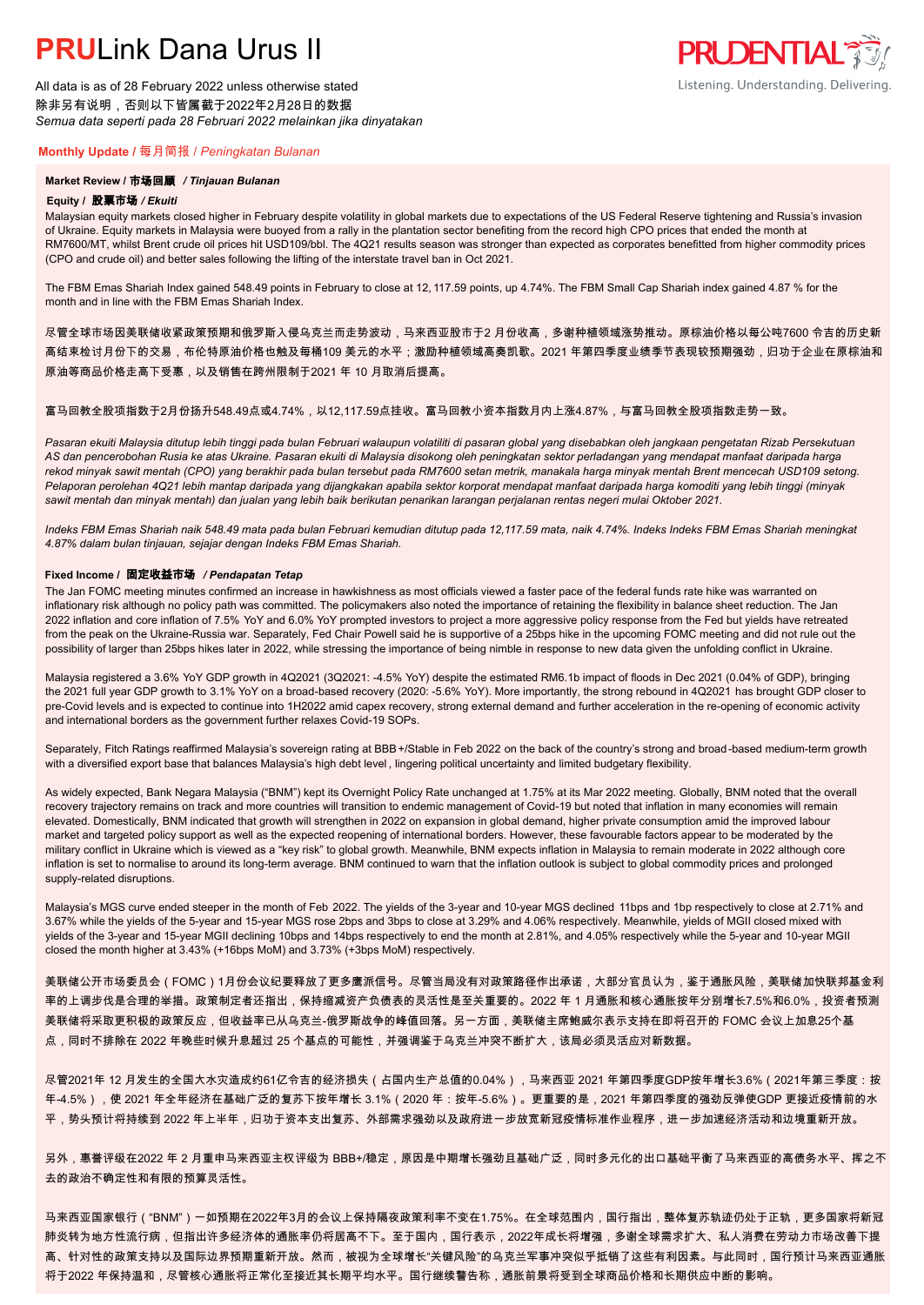

All data is as of 28 February 2022 unless otherwise stated 除非另有说明,否则以下皆属截于2022年2月28日的数据 *Semua data seperti pada 28 Februari 2022 melainkan jika dinyatakan*

2022年2月,大马政府债券收益率曲线以更加陡斜的姿态挂收。3年和10年大马政府债券收益率分别下跌11和1个基点,以2.71%和3.67%结束当月的交易;5年和15年 大马政府债券收益率则分别走高2个和3个基点,报3.29%和4.06%。与此同时,大马政府投资票据收益率起落参半,3年和15年大马政府投资票据分别走低10和14个基 点,以2.81%和4.05%挂收;5年和10年则分别走高至3.43%(按月起+16个基点)和3.73%(按月起+3个基点)。

*Minit mesyuarat FOMC Januari mengesahkan nada agresif yang semakin kuat kerana kebanyakan pegawai melihat tempo kenaikan kadar dana persekutuan yang lebih pantas mewajarkan risiko inflasi meskipun tiada laluan dasar yang pasti. Penggubal dasar juga menyatakan pentingnya mengekalkan fleksibiliti pengurangan kunci kira-kira. Inflasi 7.5% tahun ke tahun (YoY) dan inflasi teras 6.0% YoY pada Januari 2022 telah mendorong pelabur untuk mengunjurkan tindak balas dasar yang lebih agresif dari Fed tetapi hasil menyusut ekoran kemuncak perang Ukraine-Rusia. Secara berasingan, Pengerusi Fed Powell berkata beliau menyokong kenaikan 25 mata asas menjelang mesyuarat FOMC yang akan datang dan tidak menolak kemungkinan kenaikan melebihi 25 mata asas di kemudian tahun 2022, sambil menekankan pentingnya bergerak lincah sebagai tindak balas kepada data baru berikutan konflik yang melanda Ukraine.*

*Malaysia mencatatkan pertumbuhan KDNK 3.6% YoY pada 4Q2021 (3Q2021: -4.5% YoY) walaupun dianggarkan impak banjir sekitar RM6.1 bilion r pada 2021 Disember (0.04% daripada KDNK), maka pertumbuhan KDNK tahun 2021 menjadi 3.1% YoY berasaskan pemulihan meluas (2020: -5.6% YoY). Lebih penting lagi, pemulihan 4Q2021 yang kukuh telah mendorong KDNK lebih dekat pada tahap pra-Covid dan dijangka akan berterusan pada setengah tahun pertama 2022 di tengah-tengah pemulihan pengembangan modal, permintaan luar yang kukuh di samping pecutan pembukaan semula aktiviti ekonomi dan sempadan antarabangsa sebaik kerajaan melonggarkan lagi SOP Covid-19.*

*Secara berasingan, Fitch Ratings mengesahkan penarafan kerajaan Malaysia di tahap BBB+/ stabil pada 2022 Februari berikutan pertumbuhan jangka sederhana negara yang kukuh lagi meluas dengan kepelbagaian eksport mengimbangi tahap hutang yang tinggi, ketakpastian politik yang berlegar dan fleksibiliti belanjawan yang terhad.*

*Seperti yang dijangkakan, Bank Negara Malaysia ("BNM") mengekalkan Kadar Dasar Semalamannya pada 1.75% semasa mesyuarat Mac 2022. Di peringkat global, BNM menyatakan bahawa keseluruhan trajektori pemulihan berada di landasan dan lebih banyak negara akan beralih kepada pengurusan endemik Covid-19 namun menyatakan bahawa inflasi dalam banyak ekonomi akan terus meningkat. Secara domestik, BNM menunjukkan bahawa pertumbuhan akan mengukuh pada tahun 2022 ekoran pengembangan permintaan global, penggunaan swasta yang lebih tinggi di tengah-tengah pasaran buruh yang lebih baik dan sokongan dasar yang disasarkan serta jangkaan pembukaan semula sempadan antarabangsa. Namun begitu, faktor-faktor yang menggalakkan ini disederhanakan oleh konflik ketenteraan di Ukraine yang dilihat sebagai "risiko utama" kepada pertumbuhan global. Sementara itu, BNM menjangkakan inflasi di Malaysia kekal sederhana bagi tahun 2022 walaupun inflasi teras ditetapkan untuk penormalan pada sekitar purata jangka panjangnya. BNM terus memberi amaran bahawa prospek inflasi tertakluk kepada harga komoditi global dan gangguan yang berkaitan dengan bekalan yang berlarutan.*

*Keluk MGS Malaysia berakhir lebih curam pada bulan Februari 2022. Hasil MGS 3 tahun dan 10 tahun masing-masing merosot 11 mata asas dan 1 mata asas lalu ditutup pada 2.71% dan 3.67%, manakala hasil MGS 5 tahun dan 15 tahun menokok 2 mata asas dan 3 mata asas, ditutup pada 3.29% dan 4.06%. Sementara itu, hasil MGII ditutup bercampur-campur dengan hasil MGII 3 tahun dan 15 tahun masing-masing merosot 10 mata asas dan 14 mata asas lalu menamatkan bulan tinjauan pada 2.81%, dan 4.05% manakala MGII 5 tahun dan 10 tahun ditutup pada 3.43% [+16 mata asas bulan ke bulan (MoM)] dan 3.73% (+3 mata asas MoM).*

#### **Market Outlook /** 市场展望 */ Gambaran Bulanan*

#### **Equity /** 股票市场 */ Ekuiti .*

The resulting impact of the Ukraine-Russia conflict of higher commodity prices would have been slight positive for Malaysia given that Malaysia is a net oil exporting country and one of the larger exporters of crude palm oil. However, the flip side is the government finances which will be stretched even more with the much higher fuel subsidies they will now need to provide given the capped prices of RON95 and subsidized diesel prices offered at the pump. Reopening has been on track as more restrictions are being slowly lifted but continued high new Covid-19 cases daily will be a dampener on consumer behavior. Recurring destructive flood incidences in Malaysia will be negative for long term investments. Politics will remain in the limelight with the upcoming Johor State Elections, which could well have a bearing on how early the GE15 will be called. Nevertheless, the recent market corrections may provide an opportunity to accumulate fundamentally strong stocks at better valuations.

鉴于马来西亚是石油净出口国和较大的原棕油出口国之一,乌克兰-俄罗斯冲突导致商品价格上涨为大马带来轻微的利好效益。然而,另一方面,政府财政将更加捉襟 见肘;在政府为RON95汽油设定了顶价并提供柴油价格补贴的情况下,它目前需要提供更高的燃料补贴。随着更多限制逐渐解除,重新开放已步入正轨,但每天持续 高企的Covid-19 新增病例将抑制消费者行为。大马经常发生破坏性的严重水灾事件将对长期投资产生负面影响。柔佛州即将迎来州选举,使政治继续成为焦点;此发 展与第15 届全国大选举行的时间息息相关。尽管如此,最近的市场调整或提供了良机,让投资者以更佳的估值积累基本面强劲的股票。

*Impak harga komoditi lebih tinggi yang terhasil daripada konflik Ukraine-Rusia sedikit positif bagi Malaysia memandangkan Malaysia merupakan negara pengeksport minyak bersih dan salah satu pengeksport minyak sawit mentah yang lebih besar. Walau bagaimanapun pada sisi lain, kewangan kerajaan akan lebih meregang susulan subsidi bahan api yang lebih tinggi yang perlu disediakan sementelah harga RON95 yang dihadkan dan harga diesel bersubsidi yang ditawarkan di stesen pam minyak.*

*Pembukaan semula berada di landasan berikutan lebih banyak sekatan sedang ditarik balik secara perlahan-lahan tetapi kelangsungan kes baru Covid-19 setiap hari akan menjadi penebat tingkah laku pengguna. Insiden banjir buruk yang berulang kali di Malaysia akan menjadi unsur negatif bagi pelaburan jangka panjang. Politik akan kekal menarik perhatian menjelang pilihan raya negeri Johor tidak lama lagi, yang dapat memberi petunjuk kepada seberapa awal PRU15 akan diumumkan. Namun begitu, pembetulan pasaran baru-baru ini boleh menyediakan peluang untuk mengumpulkan stok yang ampuh dengan penilaian yang lebih baik.*

### **Fixed Income /** 固定收益市场 */ Pendapatan Tetap*

*.* Malaysia's headline inflation rate decelerated to 2.3% YoY in Jan 2022 (Dec 2021: 3.2% YoY) as higher Food & Non-Alcoholic Beverages (+3.6% YoY) and Transport (+6.0% YoY) inflations were partially offset by a softer growth in Housing , Water, Electricity, Gas and Other Fuels (+0.7 % YoY) price. Having said that, core inflation rose to +1.6% YoY compared to 1.1% YoY in the previous month. Given the government's commitment to ensure price stability of basic necessities , inflation rate for 2022 is expected to remain modest, averaging 2% to 3%.

There will be three auctions in the month of Mar 2022, the re-opening of the 15 Y MGS 04/37, the re-opening of the 20-year MGII 09/41 and the re-opening of the 3 Y MGS 03/25. While there is still ample liquidity in the system, the outcome of these auctions is likely to be influenced by prevailing market sentiment. On the corporate front, we expect mixed demand for corporate bonds as investors continue to be selective in their investments.

The developments in Ukraine have shocked the financial markets globally. The various sanctions imposed, news on Russia halting fertilizer exports as well as the US and its allies discussing about a possible ban on Russian oil imports have kept commodity prices at elevated levels, giving rise to stagflation fears. The fears have been reflected in the flattening of the UST yield curve with the spread between the 2-year and 10-year UST narrowing to around 25bps compared to about 80bps in early Jan 2022. While inflationary pressures had stayed relatively muted for most Asian countries in 2021, the risk of the spike in commodity prices aggravating inflation and adversely affecting growth recovery could be substantial if the crisis is prolonged .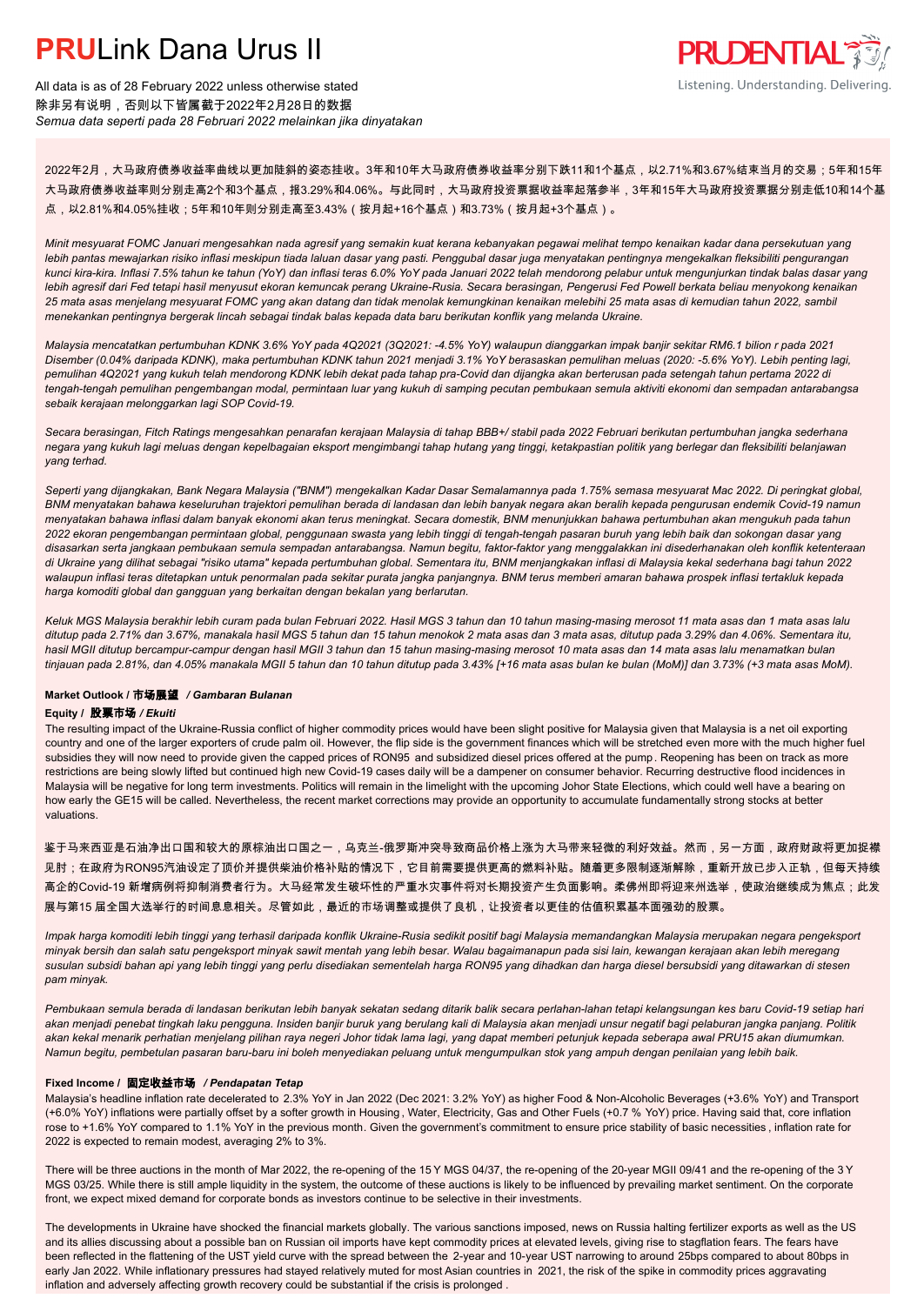

All data is as of 28 February 2022 unless otherwise stated 除非另有说明,否则以下皆属截于2022年2月28日的数据 *Semua data seperti pada 28 Februari 2022 melainkan jika dinyatakan*

Malaysia's sovereign yield curve closed mixed in the month of Feb 2022. Globally, markets were driven by inflation concerns and the worsened Ukraine-Russia crisis in the month while the domestic bond market remained resilient during this period. We expect the soaring oil prices, the great uncertainty over the Ukraine-Russia crisis as well as the pace and extent of the Fed's policy normalization to be the focus of investors amid a lack of domestic catalyst in the near future . For 2022, we believe the main themes surrounding the Malaysian bond market are Malaysia's economic growth , monetary policy normalization, potential general elections and the supply-demand dynamics. On balance, we still see bonds facing some headwinds in the medium-term on the back of an expected sustainable economic recovery, still unfavourable demand-supply dynamics and some inflationary pressures, triggered by elevated global commodity prices.

马来西亚总体通货膨胀率于2022年1月按年减速到2.3%(2021年12月:按年3.2%)。食品与非酒精饮料和运输走高,按年分别起+3.6%和+6.0%;但住 房、水、电、天然气和其他燃料价格(按年+0.7%)增长放缓部分抵消了其他类别走高带来的影响。尽管如此,核心通货膨胀按年增长到+1.6%,比较之前一个月的是 按年1.1%。鉴于政府承诺确保必需品价格稳定,预计 2022 年的通货膨胀率将保持在 2% 至 3% 的适中范围。

2022年3月将有三项招标,包括15年期大马政府债券04/37、20年期大马政府投资票据09/41和3年期大马政府债券03/25的增额发行。尽管系统中仍有充裕的流动 性,这些招标的结果料将取决于当前的市场情绪。企业债券方面,我们预料市场对企业债券的需求将参差不齐,因为投资者继续在投资方面保持选择性。

乌克兰的事态发展在全球金融市场抛下了震撼弹。各种制裁的实施、俄罗斯中止化肥出口以及美国和其盟友讨论可能禁止俄罗斯石油进口等消息使大宗商品价格处于 高位,引发了市场对滞胀的担忧。这种顾虑反映在美国国债收益率曲线的趋平走势上,两年期和 10 年期美国国债收益率之间的利差收窄至 25 个基点左右,2022 年 1 月上旬的是约为 80 个基点。尽管大多数亚洲国家2021 年的通胀压力相对保持温和,如果危机持续下去,大宗商品价格飙升加剧通货膨胀并对增长复苏产生不利影响 的风险可能会很大。

2022年2月,马来西亚主权收益率曲线以起落参半的姿态挂收。在全球范围内,市场受到通胀顾虑和月内乌克兰-俄罗斯危机恶化的左右,而国内债券市场在此期间保 持坚韧。在近期国内缺乏催化剂的情况下,我们预计油价飙升、乌俄危机引发的巨大不确定性以及美联储政策正常化的步伐和程度将成为投资者关注的焦点。2022 年,我们认为围绕马来西亚债券市场的关键主题包括大马的经济增长、货币政策正常化、潜在的全国大选以及供需动态。总的来说,在预期的可持续经济复苏、依然 不利的供需动态和全球大宗商品价格上涨引发通胀压力的背景下,我们仍然认为债券将在中期内面临逆风。

*Kadar inflasi utama Malaysia berkurangan kepada 2.3% YoY pada Januari 2022 (Disember 2021: 3.2% YoY) berikutan Makanan & Minuman Bukan Alkohol (+ 3.6% YoY) yang lebih tinggi dan inflasi Pengangkutan (+ 6.0% YoY) sebahagiannya diimbangi oleh pertumbuhan harga yang lebih lembut sektor Perumahan, Air, Elektrik, Gas dan Bahan Api Lain (+0.7% YoY). Oleh yang demikian, inflasi teras meningkat kepada + 1.6% YoY berbanding 1.1% YoY pada bulan sebelumnya. Mengambil kira komitmen kerajaan untuk memastikan kestabilan harga keperluan asas, kadar inflasi bagi 2022 dijangka akan kekal sederhana, dengan purata 2% hingga 3%.*

*Terdapat tiga lelongan pada bulan Mac 2022, pembukaan semula MGS 04/37, pembukaan semula MGII 20 tahun 09/41 dan pembukaan semula MGS 03/25. Meskipun kecairan dalam sistem masih mengucur, hasil lelongan ini mungkin akan dipengaruhi oleh sentimen pasaran semasa. Meninjau sektor korporat, kami menjangkakan permintaan ke atas bon korporat akan bercampur-campur memandangkan para pelabur terus selektif dalam pelaburan mereka.*

*Perkembangan di Ukraine telah mengejutkan pasaran kewangan di seluruh dunia. Susulan pelbagai sekatan yang dikenakan, berita mengenai eksport baja Rusia yang terhenti, begitu juga AS dan sekutunya membincangkan tentang kemungkinan pengharaman import minyak Rusia telah menetapkan harga komoditi pada paras yang tinggi telah menimbulkan ketakutan stagflasi. Ketakutan dicerminkan oleh keluk hasil UST yang mendatar, dengan spread antara UST 2 tahun dan 10 tahun menyempit sekitar 25 mata asas berbanding kira-kira 80 mata asas pada awal Januari 2022. Walaupun tekanan inflasi masih lagi rendah secara relatif bagi kebanyakan negara Asia pada tahun 2021, namun risiko kenaikan harga komoditi yang memburukkan lagi inflasi dan menjejaskan pemulihan pertumbuhan boleh menjadi cukup besar jika krisis tersebut berpanjangan.*

*Keluk hasil kerajaan Malaysia ditutup bercampur-campur pada bulan Februari 2022. Di peringkat global, pasaran didorong oleh kebimbangan inflasi dan krisis Ukraine-Rusia yang semakin parah pada bulan itu sementara pasaran bon domestik kekal mapan dalam tempoh yang sama. Kami menjangkakan harga minyak akan melambung tinggi, ketakpastian yang besar seputar krisis Ukraine-Rusia serta tempo dan tahap normalisasi dasar Fed akan menjadi tumpuan pelabur di tengah-tengah kekurangan pemangkin domestik dalam masa terdekat. Bagi tahun 2022, kami percaya tema utama yang menyelubungi pasaran bon Malaysia adalah pertumbuhan ekonomi Malaysia, normalisasi dasar monetari, kemungkinan pilihan raya umum dan dinamik permintaan-penawaran. Menyorot keseimbangan, kami masih melihat bon yang mendepani tantangan dalam jangka sederhana susulan pemulihan ekonomi yang dijangkakan, dinamik permintaan-penawaran yang suram dan sebilangan tekanan inflasi yang dicetuskan oleh harga komoditi global yang meningkat.*

## **Fund Review & Strategy /** 基金表现评论与投资策略 */ Tinjauan dan Strategi Dana*

The Fund returned 2.56% for the month, underperforming the benchmark return of 3.81% by 1.25%. Year-to-date, the Fund returned -1.65%, underperforming the benchmark return of -0.88% by 0.77%.

For equity, the underperformance in February was mainly due to the Fund's underweight positions in the plantation sector and overweight in selected technology stocks . For fixed income, the outperformance was attributed to a recovery in certain bond prices following a decline in January. The Malaysian bond market has been relatively subdued despite significant global volatility in global rates markets.

As of end-February 2022, the Fund has 80.4% exposure in equities and 19.6% in bonds (versus Neutral position of 80:20 equity:bond).

检讨月份下,此基金的回酬是2.56%,跑输回酬报3.81%的基准1.25%。年度至今,基金取得-1.65%回酬,较回酬为-0.88%的基准逊色0.77%。

股票投资方面,2月份表现逊色主要是因为基金减持种植和加码特定科技股。至于固定收益,月内表现优异归功于特定债券价格继1月份下跌后反弹。尽管全球利率市场大幅波动,马来 西亚债券市场相对走势温和。

### 截至2022年2月底,此基金在股票的投资比重为80.4%,债券的是19.6%(对比80:20股票:债券的中和部署)。

*Dana menyampaikan pulangan 2.56% untuk bulan ini, tidak mengatasi pulangan penanda aras 3.81% sebanyak 1.25%. Sejak awal tahun hingga bulan tinjauan, Dana memberikan pulangan -1.65%, tidak mengatasi pulangan penanda aras -0.88% sebanyak 0.77%.*

*Kemerosotan prestasi ekuiti pada bulan Februari disebabkab terutamanya oleh kekurangan pegangan Dana dalam sektor perladangan dan pegangan berlebihan dalam stok teknologi terpilih. Prestasi memberangsangkan pendapatan tetap pula disumbangkan oleh pemulihan harga bon tertentu selepas mencatat penurunan pada bulan Januari. Pasaran bon Malaysia secara relatifnya agak lemah walaupun terdapat ketaktentuan sejagat yang ketara di pasaran kadar global.*

*Sehingga akhir Februari 2022, Dana mempunyai 80.4% pendedahan dalam ekuiti dan 19.6% dalam bon (berbanding kedudukan Neutral 80:20 ekuiti:bon).*